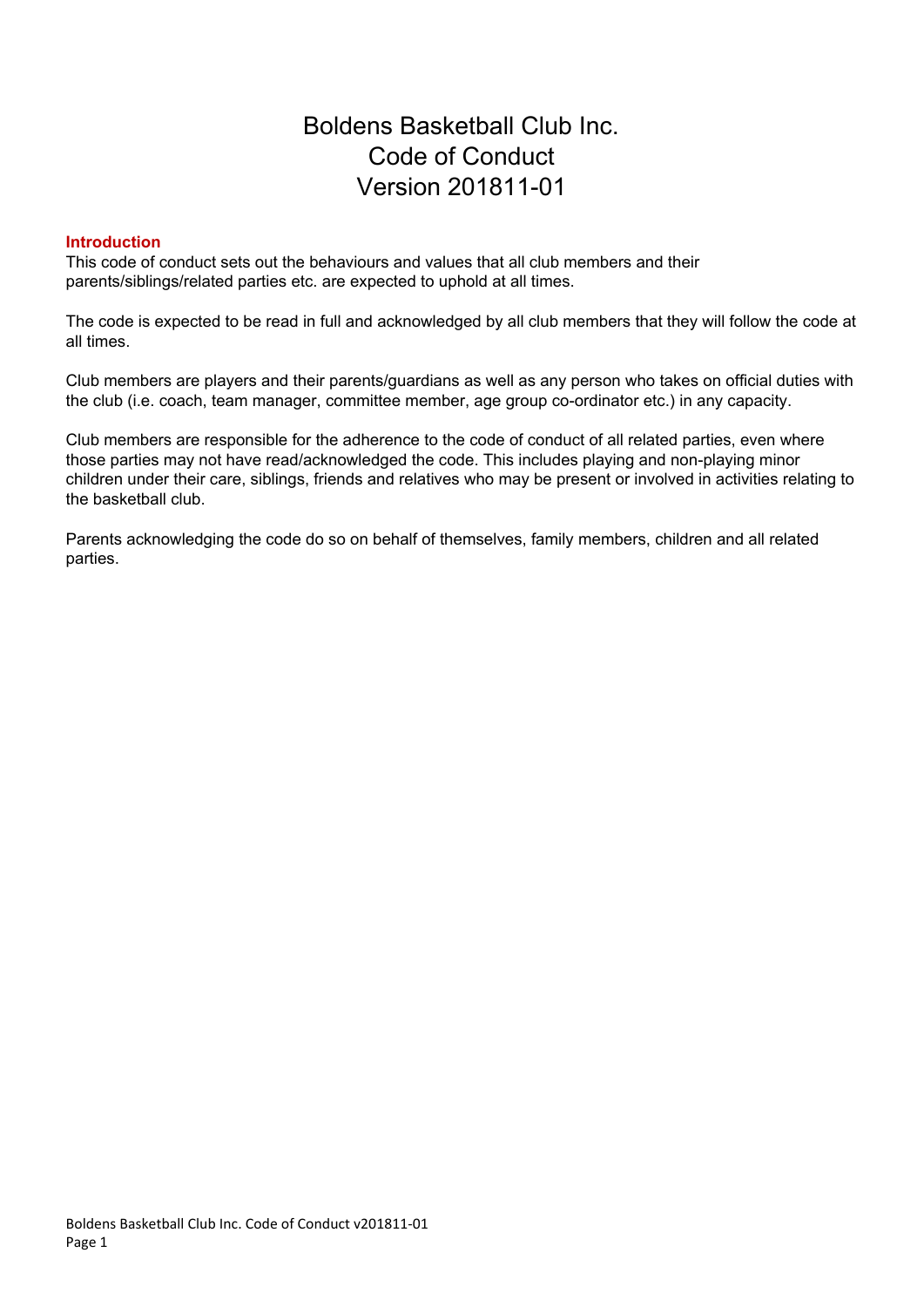### **Section 1: General Code Of Conduct**

### **This section applies to all club members including players, parents/guardians, spectators and related parties.**

- 1. Understand the rules of the game, club and competition and play by them at all times. Encourage others to play by the rules at all times.
- 2. Ensure you familiarise yourself with Basketball Victoria, PDBA and Cardinia Life's rules, by-laws and regulations and follow them.
- 3. Do not break or encourage any other person to break any rules knowingly or ignorantly. If you are unsure about a rule, it is your responsibility to ensure you find out before doing something that would potentially break it.
- 4. Respect all referees and other officials and accept that their decisions are made in good faith.
- 5. Where you disagree with a referee's decision, ensure any attempt to understand, educate or remediate the decision/s are raised through the correct channels (see below)
- 6. Parents, players (with the exception of court captain) spectators and team managers are not permitted to approach the referees to question any decisions. Any approach to referees regarding decisions must be undertaken by the court captain and/or coach and must be done in a calm and appropriate manner.
- 7. Do not verbally or physically abuse or intimidate any referee, player, parent, coach or any other person.
- 8. Do not initiate or sustain unwanted physical contact of any kind with any other person.
- 9. Condemn the use of violence in any form.
- 10. Give 100% effort at all times and encourage others to do the same.
- 11. Ensure you are on time to all training and games and have the proper uniform or equipment at all times. Where you will be late or leaving early or won't have the proper uniform or equipment for reasons beyond your control, ensure you notify the team manager and/or coach of the team as far as possible in advance.
- 12. Follow directions given to you by your coach, team manager and any club/stadium officials.
- 13. Show a high level of sportsmanship do not taunt, provoke or put off other players, deliberately distract them, or cheer for their misfortune. Players should shake hands with other players before the game and with the other players again, other team coach and referees after a game.
- 14. Do not interfere with, bully or take unfair advantage of any other player or person. Do not ridicule or berate other players for making mistakes or not being as skilled, fast, talented etc. as you or someone else.
- 15. Remember the object of the game is primarily for fun, enjoyment and fitness. Whilst it is important to take the game seriously and desire to win games, the results of the games are not as important as the enjoyment and participation.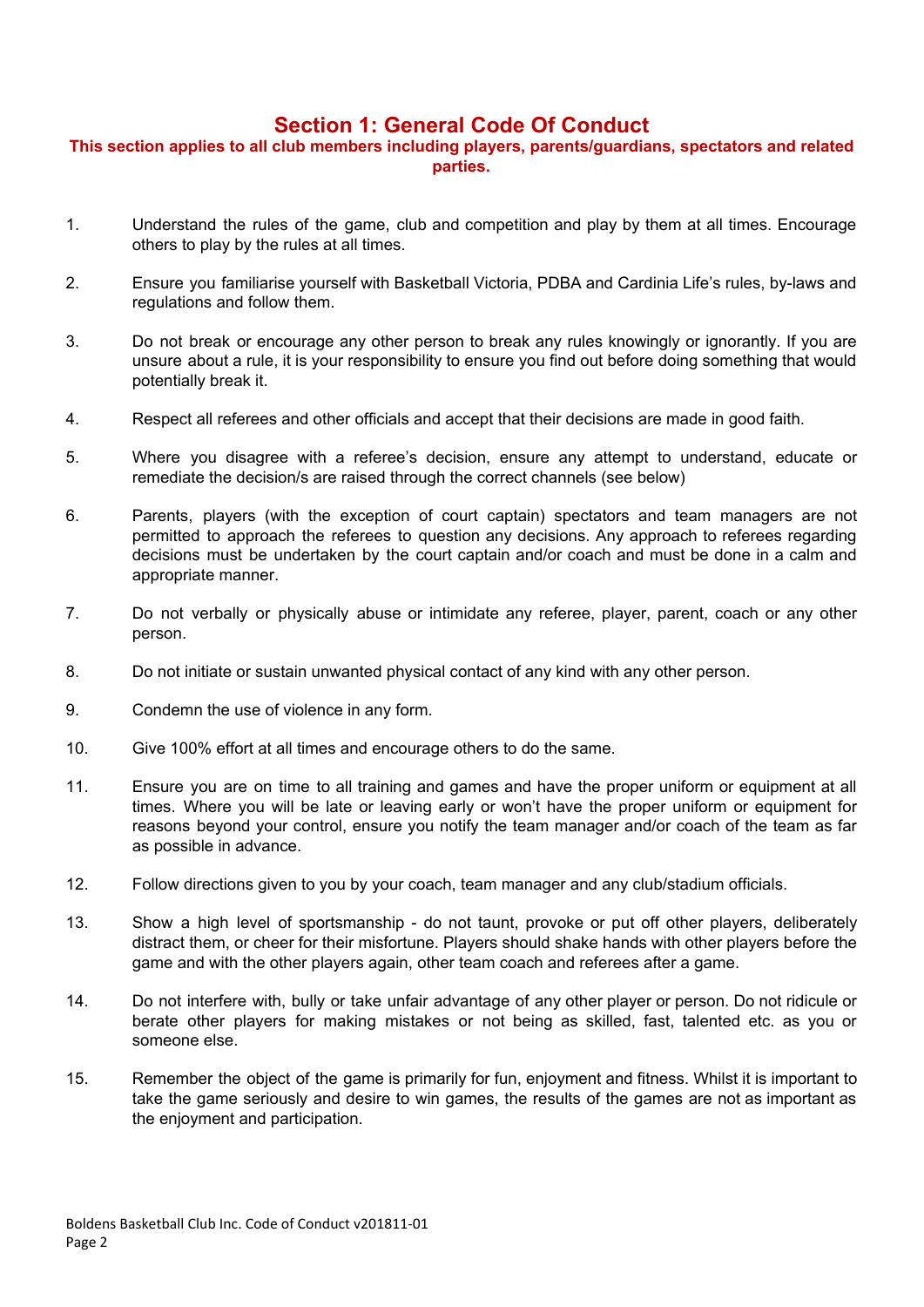- 16. Respect the rights, dignity and worth of every person. Do not discriminate against any other person regardless of their gender, ability, cultural or religious background or any other factor irrelevant to the game.
- 17. Listen to your coach and try to apply this advice in practice and games.
- 18. Respect the use of all facilities and equipment provided.
- 19. Understand that we operate a large club and all club officials (coach, team manager, co-ordinators, committee etc.) are volunteers who are donating their time. Do not demand that they do something for you by a particular date/time and do not place unreasonable expectations upon them.
- 20. Coaches and team managers are not babysitters. You are responsible for your children's supervision at all times. Unless prior arrangement has been made with another responsible adult, do not leave your child at training/games or club events without your supervision even when coaches and other adults are present.
- 21. Keep children in your care under your control.
- 22. Spectators, including parents/guardians and team managers should encourage and cheer their child/ren only during games/training. Allow the coach to handle all coaching.
- 23. Parents/guardians should ensure they are contactable by the team manager and that the club has correct contact information on file. Ensure you respond to any messages sent to you by the team manager to confirm receipt.
- 24. Understand that coaches will use best endeavours to ensure roughly equal court time, and this may span over a number of games. Coaches are not expected to provide exactly equal court time for all children down to the second or minute. If you have an issue with the amount of court time your child is receiving across multiple games, please speak calmly with the coach first to try to address the matter.
- 25. All families (with the exception of a family who already coaches or manages the team) are expected to take part in scoring duties on an equally regular basis. Families who do not know how to score will be provided with support and/or training.
- 26. All scorers require a valid working with children's check to be submitted to the club. Any player who does not have at least one parent or guardian with a valid working with children's check on file within 30 days of being requested by the club to provide one, will be in manifestly serious breach of this code of conduct and deregistered.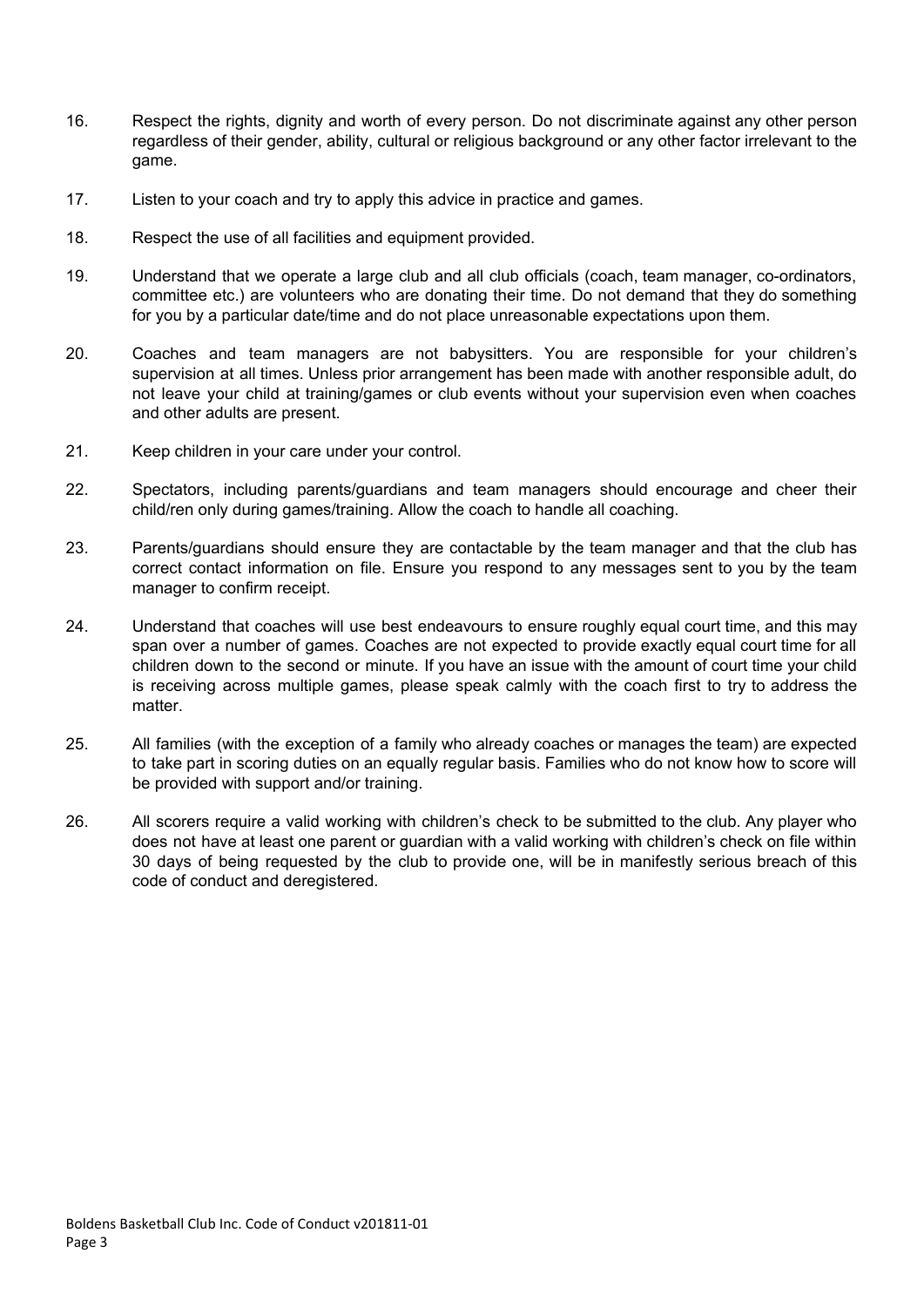### Section 2: Coach Code of Conduct This section applies to all coaches, in addition to section 1.

- 1. Ensure you are prepared for training and games with all appropriate planning, facilities and equipment.
- 2. Ensure you arrive at least 5 minutes prior to the scheduled start of any training session and 10 minutes prior to the scheduled start of any game.
- 3. All coaches require a valid working with children's check to be submitted to the club. Any coach who does not have a valid working with children's check on file within 30 days of being requested by the club to provide one, will be removed as a coach and may be considered to be in manifestly serious breach of this code of conduct and deregistered.
- 4. Focus on enjoyment, fitness and participation ahead of winning at all costs.
- 5. Teach your players to abide by the rules and respect officials, other players, coaches, parents and spectators etc.
- 6. Be reasonable in your demands of your players and ensure what you are asking them to do is appropriate for their age, emotional maturity, size and skill level.
- 7. Do everything within your power to ensure the safety and wellbeing of your players and other players and people at all times.
- 8. Give all players a reasonable amount of court time endeavour to make it roughly equal and where it is unequal for a particular reason, endeavour to make up for that in the next game/s.
- 9. Wherever possible, group players with regards to age, skill, size and physical ability wherever possible to avoid uneven competition.
- 10. Be prepared to lose sometimes and install in your players that losing is part of the game and life.
- 11. Ensure you are imparting useful, relevant and enjoyable basketball knowledge and skills as well as imparting good social and interpersonal behaviours.
- 12. Keep your knowledge current keep abreast of rule changes, skill changes and strategy changes as much as possible.
- 13. Communicate regularly and constructively with your team manager and the club.
- 14. Avoid personal relationships with players beyond regularly accepted coach-player roles.
- 15. Avoid physical contact with players above and beyond the regularly accepted 'high-5', 'handshake', 'pat on the back' type interactions. If you are unsure whether a physical interaction with a player is appropriate, assume it is not.
- 16. Respect the use of facilities and equipment provided and encourage your players to do the same.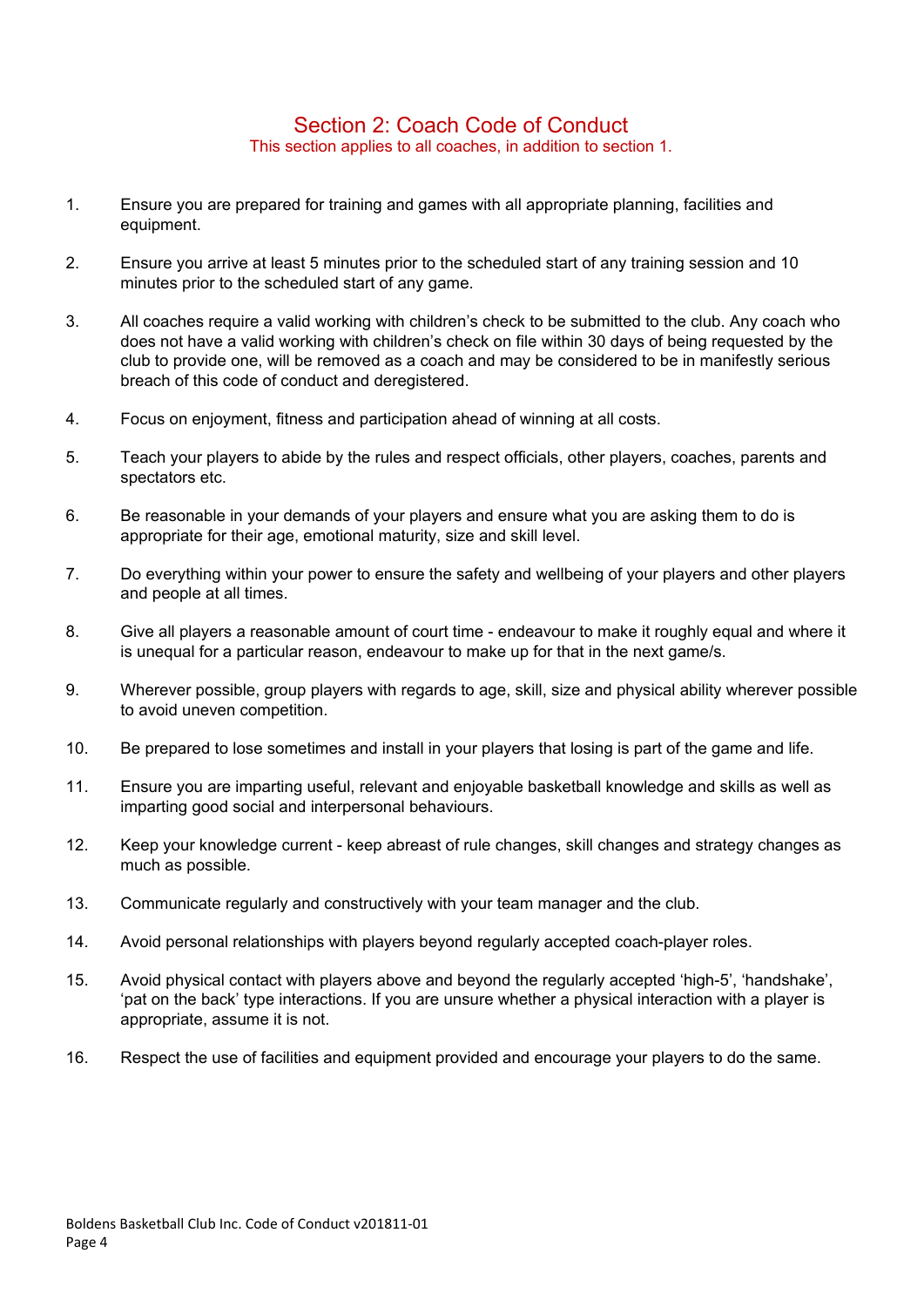# **Section 3: Team Manager Code of Conduct**

This section applies to all team managers, in addition to section 1.

- 1. Ensure you have arranged for a scorer to be provided for all games.
- 2. Ensure you have a way of communicating with all of your players/parents and regularly communicate with them all relevant information that they would need to know from the club and team.
- 3. Ensure any players who do not have a parent with a valid working with children's check on file with the club are requested to provide one and told it must be provided within 30 days.
- 4. Ensure no scorer over the age of 18 who does not have a valid working with children's check.
- 5. All team managers require a valid working with children's check to be submitted to the club. Any team manager who does not have a valid working with children's check on file within 30 days of being requested by the club to provide one, will be removed as a coach and may be considered to be in manifestly serious breach of this code of conduct and deregistered.
- 6. Ensure any complaints or issues raised by parents are addressed (if within your scope of control) or referred to your relevant age group co-ordinator for club to address.
- 7. Do not approach the referees about decisions and do not approach or contact the stadium about grading or other requests. All such correspondence should be via your age group coordinator.
- 8. Ensure you will have enough players available to field a team, and where this appears to be unlikely to be possible, endeavour to bring in appropriate, eligible fill ins from the lower age group. Where you are unable to get enough players, contact your age group coordinator asap.
- 9. Communicate regularly and constructively with your parents/players, coach and the club.
- 10. Ensure all players have the correct uniform and if they do not yet have a uniform, that they have ordered one. Ensure any loan uniforms are returned to the club immediately after each game.
- 11. Ensure the score sheet is collected, paid for (when necessary) and correctly/fully completed and signed by all players. Ensure any players who are not 'printed' on the sheet are handwritten in and added as a 'new player' on the reverse with FULL details.
- 12. Ensure players within your team who are on a 'stop play' notice due to be non-financial as advised by the committee, are not allowed to play until the committee advises the stop play is removed. Administer this respectfully and privately as much as possible to avoid embarrassment for all parties.
- 13. Ensure you regularly check your team lists with the club to ensure they are correct and up to date.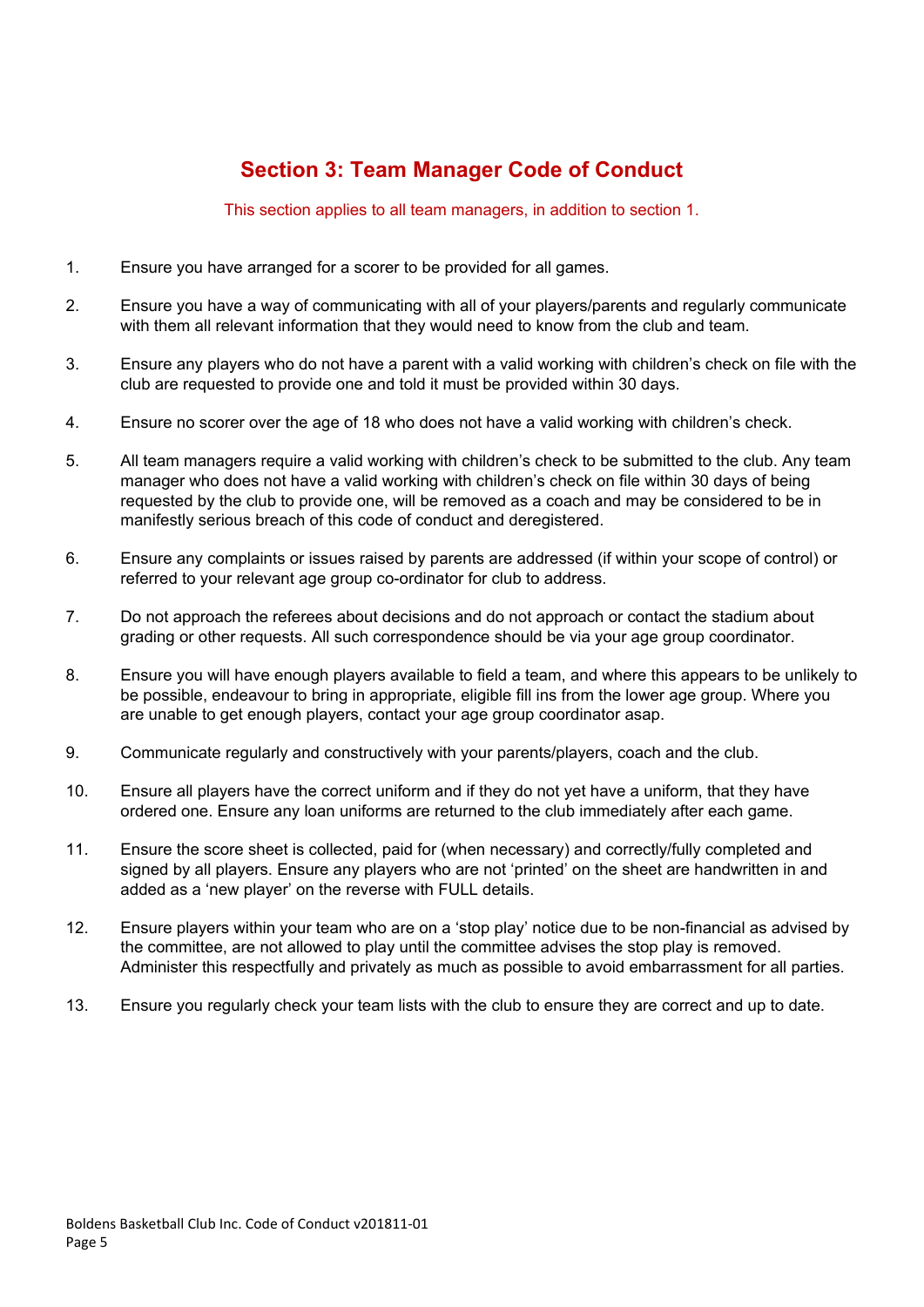### **Section 4: Club Official Code of Conduct**

This section applies to all club officials (e.g. Age Group Co-Ordinators, committee members) in addition to section 1.

- 1. Involve others in planning, leadership and decision making where practical.
- 2. Always make decisions in good faith and in the best interests of the club as a whole and the players and members.
- 3. Refrain from personal involvement in decisions where you or a related party may have a conflict of interest.
- 4. Ensure all parties are provided with equal opportunities to participate.
- 5. Ensure timely and relevant communication to club members, officials and coaches/team managers.
- 6. Ensure a safe, clean and enjoyable environment for all players and club members.
- 7. Ensure all club members and related parties are abiding by the rules and relevant codes of conduct. Make it clear that abuse or violence in any way is unacceptable and will result in disciplinary action.
- 8. Respect the rights, dignity and worth of every person. Do not discriminate against any person or group, and do not implement policies or programs which may hinder equal opportunity.
- 9. Ensure queries and requests from club members and officials are followed up as soon as possible, or referred to someone who can follow them up in a reasonable timeframe where you can't.
- 10. Ensure positive working relationships with other clubs, Cardinia Life, PDBA, Basketball Victoria and any other relevant organisations.
- 11. All club officials require a valid working with children's check to be submitted to the club. Any official who does not have a valid working with children's check on file within 30 days of being requested by the club to provide one, will be removed as an official and may be considered to be in manifestly serious breach of this code of conduct and deregistered.